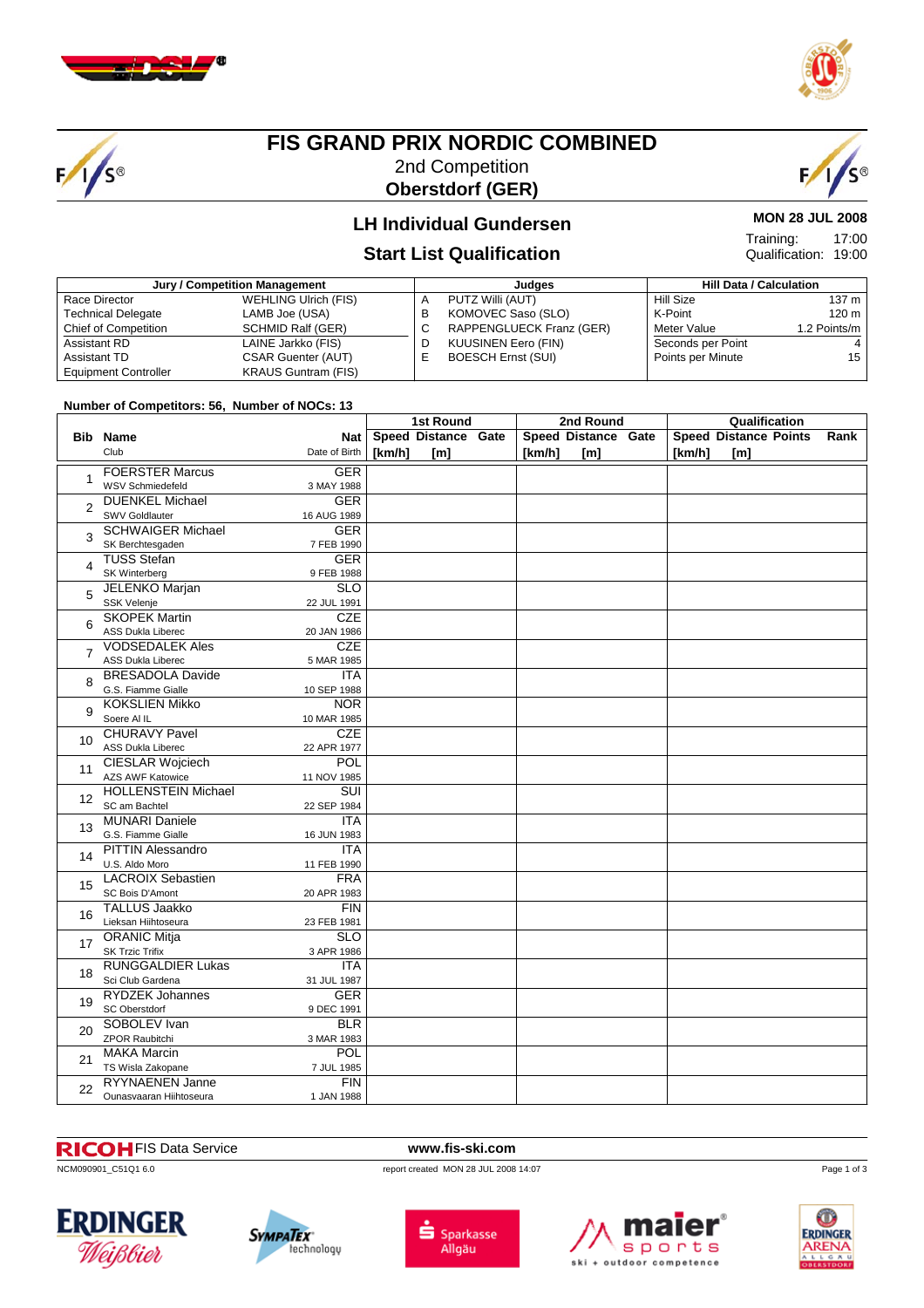

 $F/1/s$ 



#### **FIS GRAND PRIX NORDIC COMBINED** 2nd Competition **Oberstdorf (GER)**



## **LH Individual Gundersen Start List Qualification**

#### **MON 28 JUL 2008** 17:00 Training:

Qualification: 19:00

|    |                           | 1st Round                 |        |                     | 2nd Round | Qualification       |        |                              |      |
|----|---------------------------|---------------------------|--------|---------------------|-----------|---------------------|--------|------------------------------|------|
|    | <b>Bib Name</b>           | Nat                       |        | Speed Distance Gate |           | Speed Distance Gate |        | <b>Speed Distance Points</b> | Rank |
|    | Club                      | Date of Birth             | [km/h] | [m]                 | [km/h]    | [m]                 | [km/h] | [m]                          |      |
|    |                           |                           |        |                     |           |                     |        |                              |      |
| 23 | <b>DVORAK Miroslav</b>    | <b>CZE</b>                |        |                     |           |                     |        |                              |      |
|    | <b>ASS Dukla Liberec</b>  | 3 MAR 1987                |        |                     |           |                     |        |                              |      |
| 24 | <b>GLUECK Alex</b>        | <b>USA</b>                |        |                     |           |                     |        |                              |      |
|    | Steamboat Winter SpC      | 9 NOV 1982                |        |                     |           |                     |        |                              |      |
| 25 | <b>CAMEROTA Eric</b>      | <b>USA</b>                |        |                     |           |                     |        |                              |      |
|    | <b>NSF Park City</b>      | 9 JAN 1985                |        |                     |           |                     |        |                              |      |
| 26 | <b>GRUBER Bernhard</b>    | <b>AUT</b>                |        |                     |           |                     |        |                              |      |
|    | SC Bischofshofen          | 12 AUG 1982               |        |                     |           |                     |        |                              |      |
| 27 | <b>KOBAYASHI Norihito</b> | <b>JPN</b>                |        |                     |           |                     |        |                              |      |
|    | Tokyo Biso                | 4 MAY 1982                |        |                     |           |                     |        |                              |      |
| 28 | <b>TAKAHASHI Daito</b>    | <b>JPN</b>                |        |                     |           |                     |        |                              |      |
|    | Team Tsuchiya Home        | 16 DEC 1980               |        |                     |           |                     |        |                              |      |
| 29 | SPILLANE Johnny           | <b>USA</b>                |        |                     |           |                     |        |                              |      |
|    | Steamboat Winter SpC      | 24 NOV 1980               |        |                     |           |                     |        |                              |      |
|    | <b>BRAUD Francois</b>     | <b>FRA</b>                |        |                     |           |                     |        |                              |      |
| 30 | <b>SC Chamonix</b>        | 27 JUL 1986               |        |                     |           |                     |        |                              |      |
|    | <b>BEETZ Tom</b>          | <b>GER</b>                |        |                     |           |                     |        |                              |      |
| 31 | SV Biberau                | 12 DEC 1986               |        |                     |           |                     |        |                              |      |
|    | <b>HEER Ronny</b>         | SUI                       |        |                     |           |                     |        |                              |      |
| 32 | <b>SC Horw</b>            | 9 JAN 1981                |        |                     |           |                     |        |                              |      |
|    | <b>BEETZ Christian</b>    | GER                       |        |                     |           |                     |        |                              |      |
| 33 | SV Biberau                | 23 JAN 1984               |        |                     |           |                     |        |                              |      |
|    | <b>HASENEY Sebastian</b>  | <b>GER</b>                |        |                     |           |                     |        |                              |      |
| 34 | SC Motor Zella-Mehlis     | 27 AUG 1978               |        |                     |           |                     |        |                              |      |
|    | <b>SCHLOTT Mark</b>       | <b>GER</b>                |        |                     |           |                     |        |                              |      |
| 35 | SC Motor Zella-Mehlis     | 25 MAY 1985               |        |                     |           |                     |        |                              |      |
|    | <b>SLAVIK Tomas</b>       | <b>CZE</b>                |        |                     |           |                     |        |                              |      |
| 36 | ASS Dukla Liberec         | 29 APR 1981               |        |                     |           |                     |        |                              |      |
|    | <b>SCHMID Jan</b>         | <b>NOR</b>                |        |                     |           |                     |        |                              |      |
| 37 | Sjetne IL                 | 24 NOV 1983               |        |                     |           |                     |        |                              |      |
|    | <b>KLAPFER Lukas</b>      | <b>AUT</b>                |        |                     |           |                     |        |                              |      |
| 38 | <b>WSV Eisenerz</b>       | 25 DEC 1985               |        |                     |           |                     |        |                              |      |
|    | <b>HUG Tim</b>            | <b>SUI</b>                |        |                     |           |                     |        |                              |      |
| 39 | SC Gerlafingen            | 11 AUG 1987               |        |                     |           |                     |        |                              |      |
|    | <b>LAHEURTE Maxime</b>    | <b>FRA</b>                |        |                     |           |                     |        |                              |      |
| 40 | Douanes Geradmer          | 20 MAY 1985               |        |                     |           |                     |        |                              |      |
|    | <b>DENIFL Wilhelm</b>     | AUT                       |        |                     |           |                     |        |                              |      |
| 41 | SV Innsbruck - Bergisel   | 10 NOV 1980               |        |                     |           |                     |        |                              |      |
|    | <b>RAINER Alfred</b>      | <b>AUT</b>                |        |                     |           |                     |        |                              |      |
| 42 | SC Saalfelden             | 28 SEP 1987               |        |                     |           |                     |        |                              |      |
|    | <b>BIELER Christoph</b>   | AUT                       |        |                     |           |                     |        |                              |      |
| 43 | HSV Absam - Bergisel      | 28 OCT 1977               |        |                     |           |                     |        |                              |      |
|    | MOAN Magnus-H.            | <b>NOR</b>                |        |                     |           |                     |        |                              |      |
| 44 | Byaasen IL                | 26 AUG 1983               |        |                     |           |                     |        |                              |      |
|    | <b>STECHER Mario</b>      | AUT                       |        |                     |           |                     |        |                              |      |
| 45 | <b>WSV Eisenerz</b>       | 17 JUL 1977               |        |                     |           |                     |        |                              |      |
|    | FELISAZ Jonathan          | <b>FRA</b>                |        |                     |           |                     |        |                              |      |
| 46 | Argentiere                | 25 OCT 1985               |        |                     |           |                     |        |                              |      |
|    | <b>HURSCHLER Seppi</b>    | <b>SUI</b>                |        |                     |           |                     |        |                              |      |
| 47 | SC Bannalp                | 23 JUN 1983               |        |                     |           |                     |        |                              |      |
|    | <b>ZAUNER David</b>       |                           |        |                     |           |                     |        |                              |      |
| 48 |                           | <b>AUT</b>                |        |                     |           |                     |        |                              |      |
|    | <b>WSV Eisenerz</b>       | 9 APR 1985                |        |                     |           |                     |        |                              |      |
| 49 | <b>FRENZEL Eric</b>       | <b>GER</b><br>21 NOV 1988 |        |                     |           |                     |        |                              |      |
|    | <b>WSC Oberwiesenthal</b> |                           |        |                     |           |                     |        |                              |      |

# **RICOI-** FIS Data Service **www.fis-ski.com**<br> **NCM090901\_C51Q1 6.0**<br> **REPORT OF A SERVICE A SERVICE A SERVICE A SERVICE A SERVICE A SERVICE A SERVICE A SERVICE A SERVICE A SERVICE A SERVICE A SERVICE A SERVICE A SERVICE A S**

report created MON 28 JUL 2008 14:07